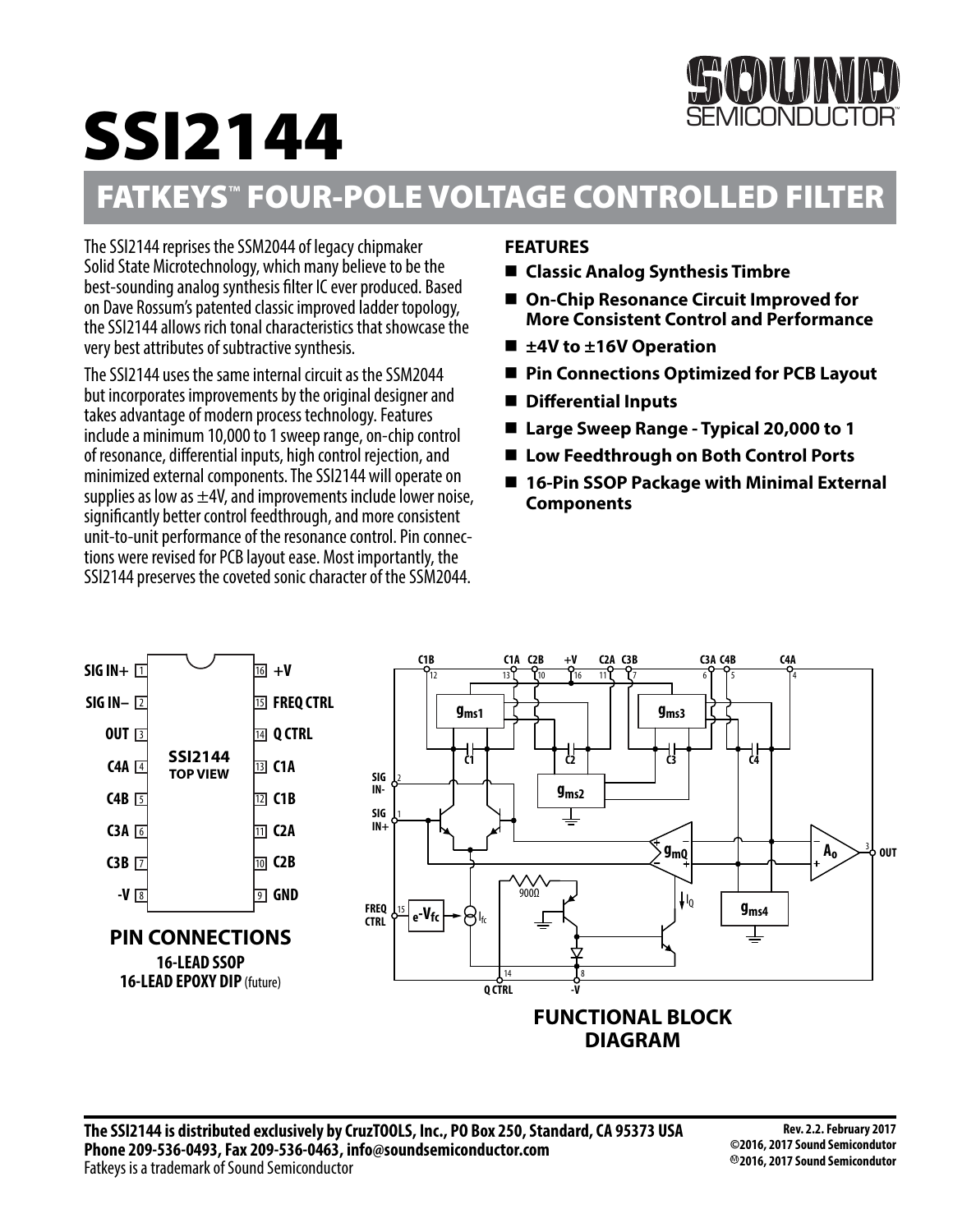

### **SPECIFICATIONS**  $(V_S = \pm 12V, T_a = 25^{\circ}C$  unless otherwise noted)

| <b>Parameter</b>                                                                                                                                                                                                                                                                 | <b>Symbol</b>                          | <b>Conditions</b>                                                     | Min                                               | <b>Typ</b>                               | Max                                 | <b>Units</b>                         |
|----------------------------------------------------------------------------------------------------------------------------------------------------------------------------------------------------------------------------------------------------------------------------------|----------------------------------------|-----------------------------------------------------------------------|---------------------------------------------------|------------------------------------------|-------------------------------------|--------------------------------------|
| POWER SUPPLY<br>Supply Voltage Range<br>Supply Current - Positive<br>Supply Current - Negative                                                                                                                                                                                   | Vs<br>lcc<br>lee                       | $Vfc = GND$<br>$V_{\text{fc}}$ = GND                                  | ±4<br>3.6<br>3.8                                  | 5.0<br>5.2                               | ±16<br>6.2<br>6.4                   | $\vee$<br>mA<br>mA                   |
| <b>FILTER SECTION</b><br><b>Frequency Sweep Range</b><br><b>Frequency Control Sensitivity</b><br>Frequency Control Input Bias Current<br>Frequency Control Input Range<br>Frequency Control Feedthrough<br>Frequency Control Offset Voltage<br>Maximum Available Control Current | Vfc                                    | ±Vin=GND: -90mV≤Vfc≤+90mV<br>Untrimmed<br>$Vfc = -120mV$              | 10:000:1<br>20<br>$-120$<br>$-36$<br>$-10$<br>500 | 20:000:1<br>19<br>4<br>$-50$<br>0<br>720 | 18<br>10<br>$+150$<br>$+10$<br>1000 | mV/oct<br>μA<br>mV<br>dB<br>mV<br>μA |
| RESONANCE (Q) SECTION<br>Q Current Input Range<br>Q Current at Oscillation<br>Q Control Feedthrough                                                                                                                                                                              | lq                                     | $-90mV \leq V_{\text{fc}} \leq +90mV$<br>$0 < Iq < 400 \mu A$         | 0<br>350                                          | 400<br>$-60$                             | 1000<br>450<br>$-20$                | μA<br>μA<br>dB                       |
| <b>SIGNAL INPUTS</b><br>Input Bias Current<br>Differential Input Signal Range                                                                                                                                                                                                    | Vin                                    | Either Input, $Vfc = 0$ , $lq = 0$<br>Clipping                        |                                                   | 40<br>±50                                | 150                                 | nA<br>mV                             |
| <b>SIGNAL OUTPUT</b><br>Maximum Output Signal Current<br>Dynamic Range<br><b>Total Harmonic Distortion</b><br><b>Output Offset</b>                                                                                                                                               | loMax<br>DR.<br><b>THD</b><br>lo/loMax | Noise floor to 1% THD<br>$V_{in+} = V_{in-} = V_{fc} = 0$ , $I_q = 0$ | ±300                                              | ±400<br>92<br><b>TBA</b><br>0.01         | ±520<br>0.2                         | μA<br>dB<br>$\%$<br>mA               |

#### **ABSOLUTE MAXIMUM RATINGS**

| Supply Voltage                               | +18V |
|----------------------------------------------|------|
| Input, Output, Control Voltages              | TRA  |
| Pins subject to damage by shorting to ground | TRA  |
| Storage Temperature Range                    | TRA  |
| <b>Operating Temperature Range</b>           | TRA  |
| Lead Temperature Range (Soldering, 60 sec)   | TRA  |

#### **ORDERING INFORMATION**

| <b>Part Number</b> | Package Type                               | Tube Qty. |  |
|--------------------|--------------------------------------------|-----------|--|
|                    | SSI2144SS-TU   16-Lead SSOP (JEDEC MO-137) | 100       |  |
| SSI2144P*          | 16-Lead Epoxy DIP                          | 25        |  |

\*Future availability. NOT pin-compatible with SSM2044 Please order in full tube quantity multiples.

# **USING THE SSI2144**

#### **Signal Inputs**

Figure 1 shows typical connection of the SSI2144 as a four-pole lowpass filter in electronic music systems. Differential inputs allow the convenience of directly connecting two oscillators. To prevent cancellation of in-phase signals, a 3dB attenuation of the SIG IN- input is recommended using the resistor values shown. If only one input is needed, the unused input should be connected to ground via a 200Ω resistor.

The SSI2144 differential input signal level is nominally  $\pm 20$ mV and clips at  $\pm 50$ mV. The resistor values in Figure 1 result in  $\pm 7$ V being the nominal input signal level.

# **Frequency Control**

The Control Summer adds voltages from various sources such as the panel frequency control, ADSR, LFO, etc. Any number of signals can be mixed through resistors to the summing node of the op amp. For best control rejection, the Control Summer and input attenuator should be designed such that maximum swing to the Frequency Control (pin 15) matches extremes of the intended sweep range when the Control Summer is driven to the op amp's full output voltage swing. With values shown in Figure 1,  $\pm$ 90mV at the Frequency Control pin corresponds to a 1000:1 sweep range using  $\pm$ 12V supplies.

A frequency offset adjustment is necessary in polyphonic systems for consistent cutoff fequency across voices, or programmable systems where repeatable performance from a given control voltage is desired.

#### **Resonance (Q) Control**

The Q Control (pin 14) is a current input summing node at ground. Minimum resonance occurs at zero current. Oscillation will occur when current into the Q Control reaches approximately 400µA, equating to 10.7V using the resistor value of 26.7kΩ in Figure 1.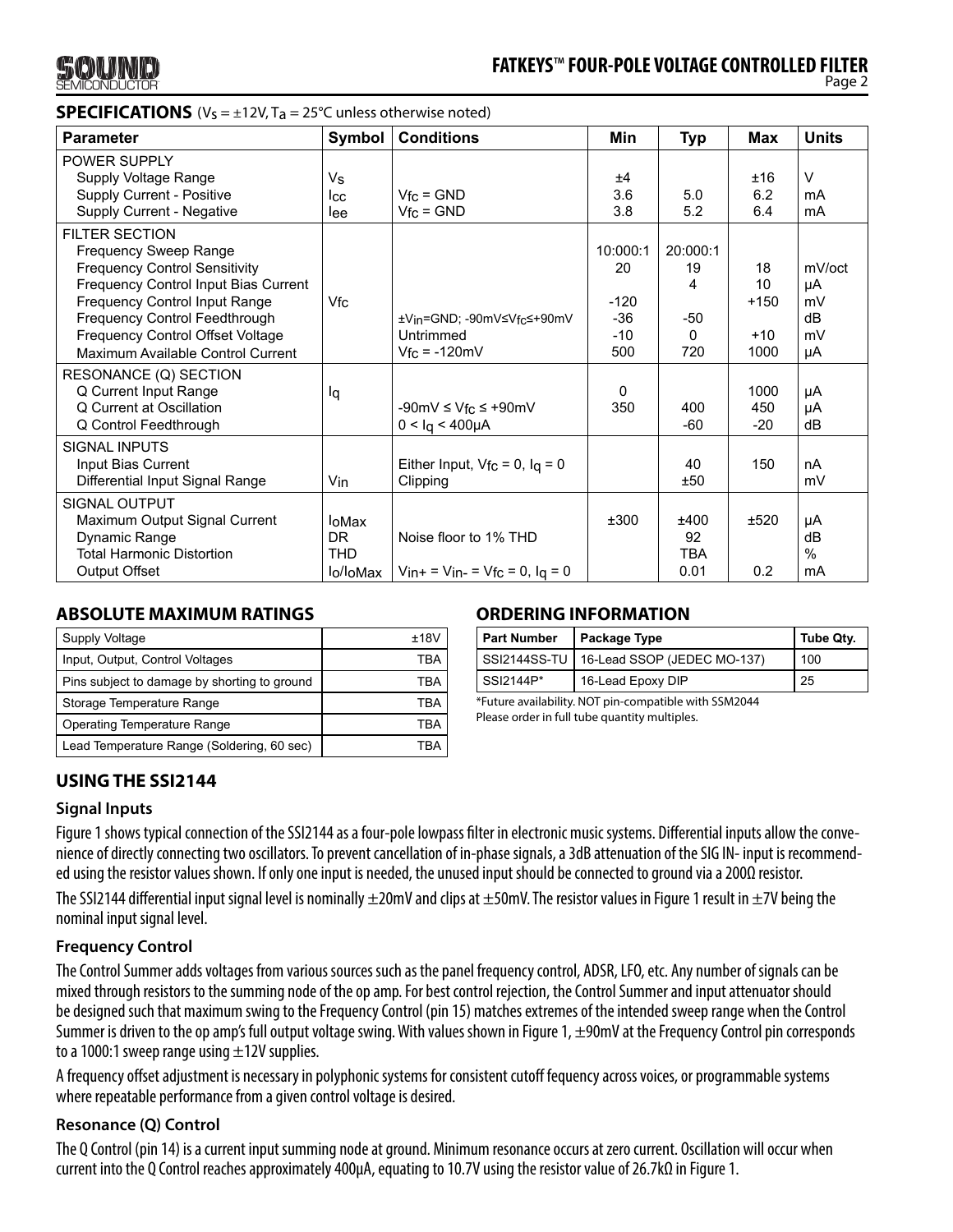

**Figure 1: Typical Application Circuit**

Due to response of the Q circuit (see "SSI2144 Filter Characteristics" below), ideal potentiometer feel is achieved with a "reverse audio taper" (90% at 50%; i.e. Bourns PDB181 series) configuration as shown in Figure 2.





If accurate musical intervals during oscillation are desired, the V/OCT trim and a temperature compensating resistor (such as the Panasonic ERA-V33J102V) are necessary. If such intervals aren't important, substitute 1% 187kΩ in the Control Summer feedback network and 1% 1kΩ in lieu of the temperature compensating resistor.

# **Signal Output**

Figure 3 shows direct connection to a current input VCA from the SSI2144's output (pin 3). In this case, the intervening op amp isn't required. A 10µF cap blocks any DC offset present at Pin 3, so no further offset adjustment is neccesary to maintain the SSI2144's specified control rejection.



**Figure 3: Direct Connection of SSI2144 to a VCA**